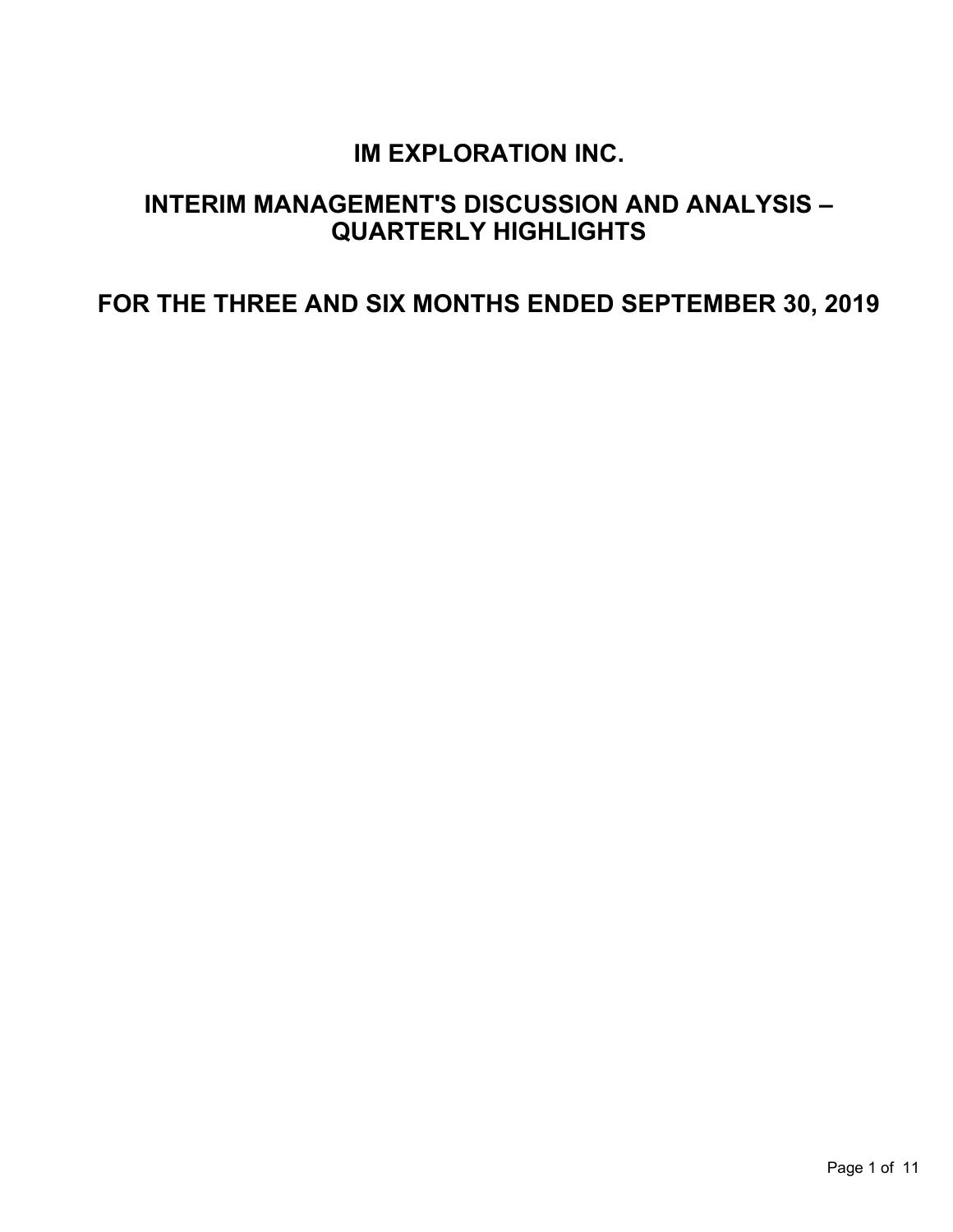#### **Introduction**

The following Management's Discussion and Analysis ("MD&A") of IM Exploration Inc. (the "Company" or "IM Exploration") has been prepared to provide material updates to the business operations, liquidity and capital resources of the Company since its last annual management discussion and analysis, being the Management Discussion and Analysis for the fiscal year ended March 31, 2018 ("Annual MD&A"). Additional information relating to IM Exploration is available under the Company's SEDAR profile at [www.sedar.com.](http://www.sedar.com/)

This MD&A has been prepared in compliance with the requirements of section 2.2.1 of Form 51-102F1, in accordance with National Instrument 51-102 – Continuous Disclosure Obligations. This discussion should be read in conjunction with the Annual MD&A, the audited annual financial statements of the Company for the year ended March 31, 2019 and the period from incorporation (April 19, 2017) to March 31, 2018, and the unaudited condensed interim financial statements for the three and six months ended September 30, 2019, together with the notes thereto. Results are reported in Canadian dollars, unless otherwise noted. In the opinion of management, all adjustments (which consist only of normal recurring adjustments) considered necessary for a fair presentation have been included. The results for the three and six months ended September 30, 2019 are not necessarily indicative of the results that may be expected for any future period Information contained herein is presented as at November 26, 2019 unless otherwise indicated

The unaudited condensed interim consolidated financial statements for the three and six months ended September 30, 2019, have been prepared using accounting policies consistent with International Financial Reporting Standards ("IFRS") as issued by the International Accounting Standards Board ("IASB") and interpretations issued by the International Financial Reporting Interpretations Committee ("IFRIC"). The unaudited condensed interim consolidated financial statements have been prepared in accordance with International Standard 34, Interim Financial Reporting.

For the purposes of preparing this MD&A, management, in conjunction with the Board of Directors, considers the materiality of information. Information is considered material if: (i) such information results in, or would reasonably be expected to result in, a significant change in the market price or value of IM Exploration's common shares (the "Common Shares" or "common shares"); or (ii) there is a substantial likelihood that a reasonable investor would consider it important in making an investment decision; or (iii) it would significantly alter the total mix of information available to investors. Management, in conjunction with the Board of Directors, evaluates materiality with reference to all relevant circumstances, including potential market sensitivity.

## **Caution Regarding Forward-Looking Statements**

This MD&A contains certain forward-looking information as defined in applicable securities laws (collectively referred to herein as "forward-looking statements"). These statements relate to future events or the Company's future performance. All statements other than statements of historical fact are forward-looking statements. Often, but not always, forward-looking statements can be identified by the use of words such as "plans", "expects", "budgets", "scheduled", "estimates", "continues", "forecasts", "projects", "predicts", "intends", "anticipates" or "believes", or variations of, or the negatives of, such words and phrases, or state that certain actions, events or results "may", "could", "would", "should", "might" or "will" be taken, occur or be achieved. The forward-looking statements in this MD&A speak only as of the date of this MD&A or as of the date specified in such statement.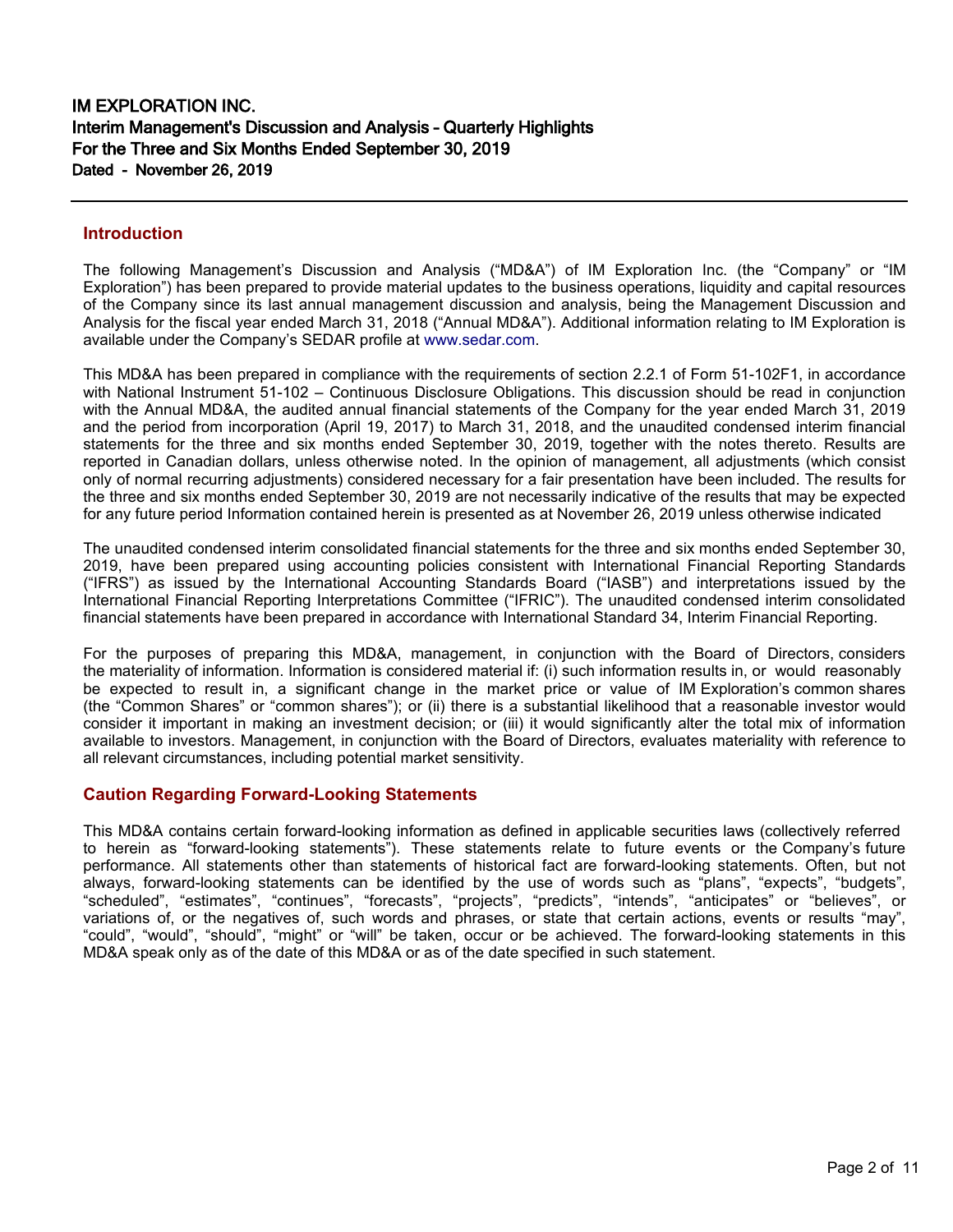| <b>Forward-looking statements</b>                                         | <b>Assumptions</b>                                                                                                                             | <b>Risk factors</b>                                                                                    |  |  |  |
|---------------------------------------------------------------------------|------------------------------------------------------------------------------------------------------------------------------------------------|--------------------------------------------------------------------------------------------------------|--|--|--|
| the<br>regarding<br>lStatements<br>the<br>Company's<br>lsufficiency<br>of | The Company has anticipated all Unforeseen<br>material costs; the operating                                                                    | costs will<br>arise;<br>any<br>particular<br>operating<br>costs                                        |  |  |  |
| Company's<br>working capital; the                                         |                                                                                                                                                | activities of the Company for the lincrease or decrease from the date of                               |  |  |  |
| lbusiness<br>objectives<br>and                                            |                                                                                                                                                | next 12 months, and the costs    the estimation; changes in economic                                   |  |  |  |
| for<br>exploration<br>program<br>fiscal                                   | will bel<br>associated therewith,                                                                                                              | and financial market conditions<br>and                                                                 |  |  |  |
| intended<br>2020<br>and<br>use<br>ofl                                     | consistent                                                                                                                                     | with IM Exploration's       metals prices; difficulties in completing                                  |  |  |  |
| IPO.<br>from<br>its<br>(asl<br>Iproceeds                                  | the<br>expectations;<br>current                                                                                                                | objectives in a timely manner or at all;                                                               |  |  |  |
| defined herein).                                                          | Company will be successful in                                                                                                                  | risks associated<br>with mineral                                                                       |  |  |  |
|                                                                           | planning<br>its<br>and<br>executing                                                                                                            | exploration.                                                                                           |  |  |  |
|                                                                           | objectives, including<br>its                                                                                                                   |                                                                                                        |  |  |  |
|                                                                           | exploration program.                                                                                                                           |                                                                                                        |  |  |  |
|                                                                           |                                                                                                                                                | The Company will be required to The operating and exploration Volatility in equity markets; timing and |  |  |  |
| raise additional capital in order to                                      | activities of the Company, and the                                                                                                             | availability of external financing on                                                                  |  |  |  |
| operating<br>its<br>ongoing<br>lmeet                                      | costs associated therewith, will                                                                                                               | acceptable terms; increases<br><sub>in</sub>                                                           |  |  |  |
| complete<br>and<br>itsl<br>expenses                                       | consistent<br>with<br>thel<br>lbe the set of the set of the set of the set of the set of the set of the set of the set of the set of the set o | costs; environmental compliance and                                                                    |  |  |  |
| planned exploration activities on its                                     | Company's current expectations;                                                                                                                | changes in environmental and other                                                                     |  |  |  |
| defined<br>Mulloy<br>Project<br>(as                                       | equity markets, exchange and<br>linterest  rates<br>and                                                                                        | legislation and regulation;<br>llocal                                                                  |  |  |  |
| herein).                                                                  | other<br>applicable economic conditions are                                                                                                    | linterest rate and exchange<br>rate                                                                    |  |  |  |
|                                                                           | favourable to IM Exploration.                                                                                                                  | fluctuations;                                                                                          |  |  |  |
|                                                                           | changes in economic conditions.                                                                                                                |                                                                                                        |  |  |  |
| Management's outlook regarding                                            | Financing will be available for IM<br>and∣                                                                                                     | Metal price volatility; volatility in equity                                                           |  |  |  |
| future trends and future uses of cash.                                    | Exploration's exploration<br>operating activities; the price of                                                                                | markets; interest rate and exchange<br>fluctuations;<br>Irate                                          |  |  |  |
|                                                                           | metals will be favourable.                                                                                                                     | changes in economic conditions.                                                                        |  |  |  |
|                                                                           |                                                                                                                                                |                                                                                                        |  |  |  |

Inherent in forward-looking statements are risks, uncertainties and other factors beyond IM Exploration's ability to predict or control. Please also make reference to those risk factors referenced in the "Risks and Uncertainties" section in the Annual MD&A. Readers are cautioned that the above chart does not contain an exhaustive list of the factors or assumptions that may affect the forward-looking statements herein, and that the assumptions underlying such statements may prove to be incorrect.

Forward-looking statements in this MD&A involve known and unknown risks, uncertainties and other factors that may cause IM Exploration's actual results, performance or achievements to be materially different from any of its future results, performance or achievements expressed or implied by forward-looking statements. All forward-looking statements herein are qualified by this cautionary statement. Accordingly, readers should not place undue reliance on forward-looking statements. The Company undertakes no obligation to update publicly or otherwise revise any forward-looking statements whether as a result of new information or future events or otherwise, except as may be required by law. If the Company does update one or more forward-looking statements, no inference should be drawn that it will make additional updates with respect to those or other forward-looking statements, unless required by law.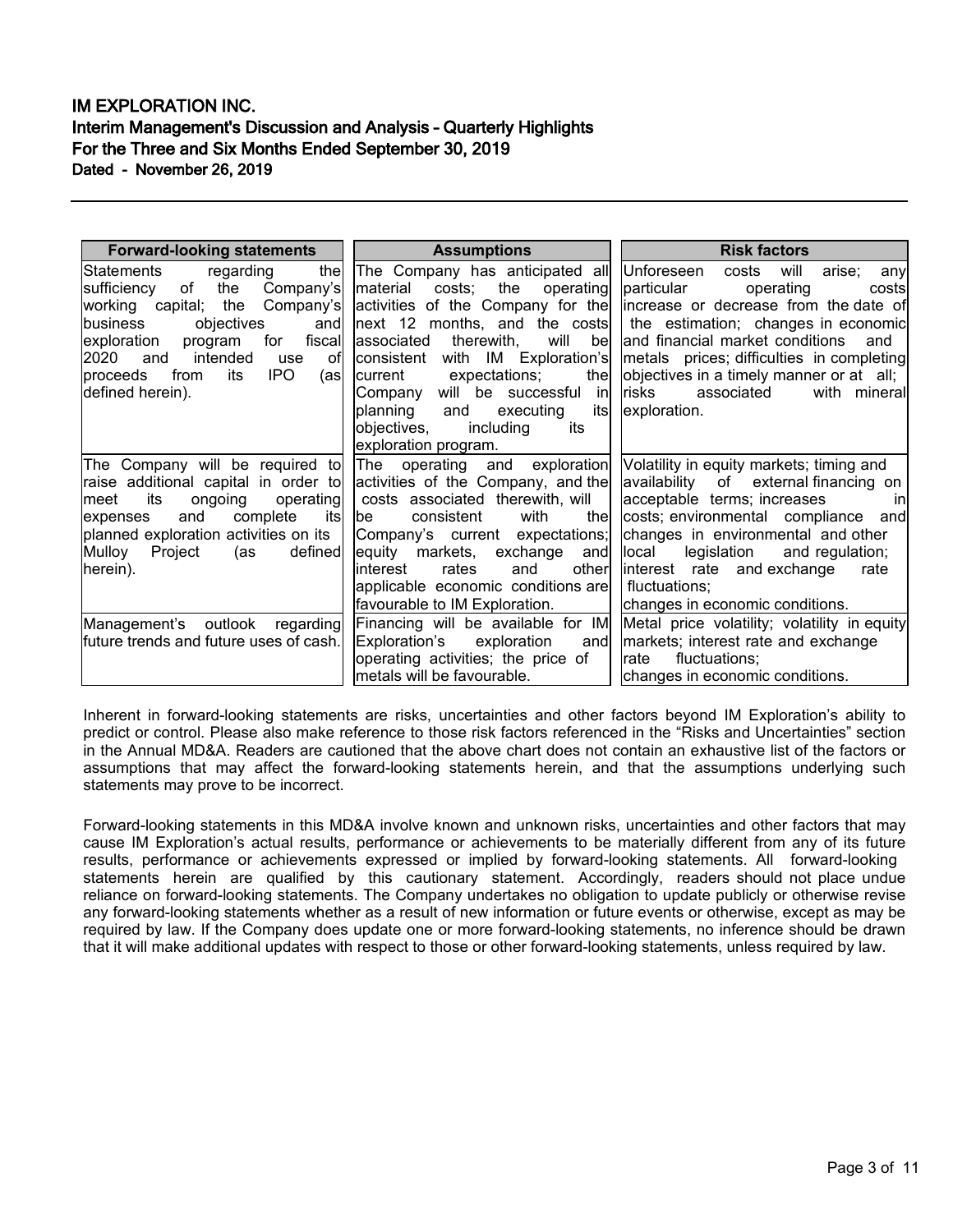#### **Description of Business**

The Company was incorporated under the name "Prize Exploration Inc." pursuant to the Canada Business Corporations Act on April 19, 2017. The Company's registered office and head office is located at 181 Bay Street, Brookfield Place, Suite 4400, Toronto, Ontario, M5J 2T3. On February 14, 2019, the Company changed its name from Prize Exploration Inc. to IM Exploration Inc.

IM Exploration's principal business carried on and intended to be carried on is mineral exploration, focusing initially on the exploration and development of the Company's principal property, the Mulloy project located in Rowlandson Township, Porcupine Mining Division, District of Cochrane, Ontario (the "Mulloy Project").

#### **Overall Performance and Outlook**

The Company has no revenues, so its ability to ensure continuing operations is dependent on it completing the acquisition of its mineral property interests, its ability to obtain necessary financing to complete exploration activities thereon, and ultimately, development of and future profitable production from its mineral property interests.

At September 30, 2019, the Company had working capital of \$258,592 (March 31, 2019 – \$111,495). The Company had cash and cash equivalents of \$307,714 (March 31, 2019 - \$192,859). Working capital and cash and cash equivalents increased during the six months ended September 30, 2019 due to proceeds from the initial public offering, as described further below.

The Company believes that it has sufficient capital to meet its ongoing operating expenses, and to commence its Phase 1 program at the Mulloy Project. Management may increase or decrease budgeted expenditures depending on exploration results and the general economic environment. See "Financial Highlights - Liquidity and Capital Resources" below.

On May 29, 2019, the Company completed its IPO pursuant to which it has issued an aggregate of 3,000,000 common shares at a price of \$0.10 per common share to raise aggregate gross proceeds of \$300,000, all pursuant to a final prospectus dated March 29, 2019. In connection with the Offering, a cash commission of \$30,000, a corporate finance fee of \$12,500, legal and other fees of \$91,814 was paid and, 100,000 compensation warrants and 300,000 agent's warrants were issued, each such warrant entitling the holder to acquire one common share at an exercise price of \$0.10 for a period of 24 months from the date of closing of the Offering.

On May 29, 2019, the Company issued 300,000 common shares as part the option agreement to earn a 90% interest in the Mulloy project situated in the Rowlandson Township, Porcupine Division in Ontario.

On May 29, 2019, the Company granted 725,000 stock options to directors, officers and consultant which are exercisable for a period of five years from the date of the grant at an exercise price of \$0.10 per common share. The options will vest as follows: 375,000 immediately, 150,000 on October 31, 2019 and 200,000 on the earlier of: (i) April 30, 2020; and (ii) the notice of a "triggering event" as defined in the Company's stock option plan.

On July 2, 2019, the Company granted an aggregate of 100,000 stock options to a consultant of the Company at an exercise price of \$0.10 each with a term of 5 years.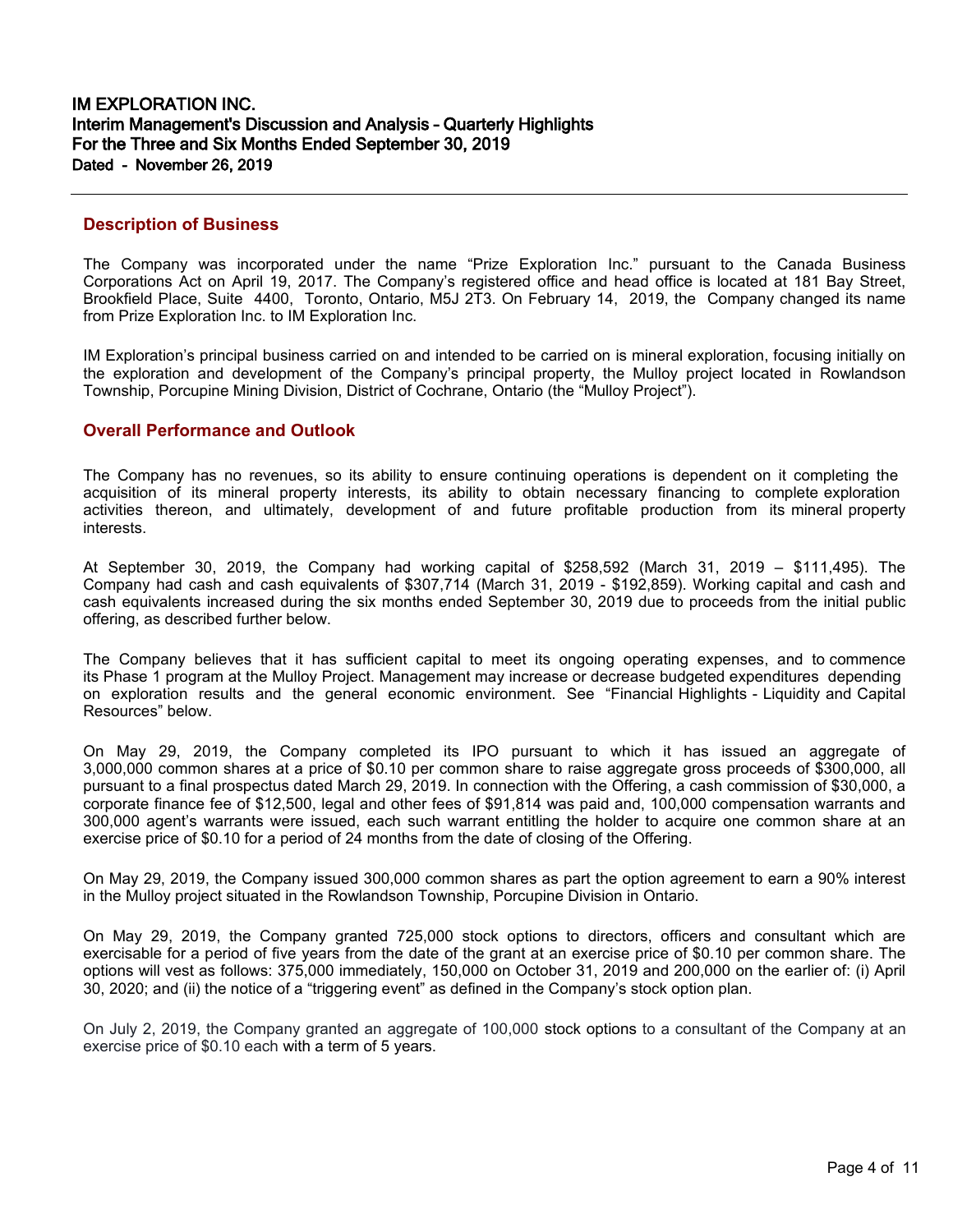The Company's primary business objective is to explore the Mulloy Project. In furtherance of this objective, the Company has an option to acquire a 90% undivided interest in and to the Mulloy Project by paying certain consideration and completing a feasibility study (see "Exploration and Projects" below).

For the Company to achieve this primary objective, its ancillary business objectives include: (a) the pursuit of additional financing (completed); (b) completion of an initial public offering of Common Shares (the "IPO" or the "Offering") (completed); and (c) the completion of the Phase 1 recommended work program on the Mulloy Project at an estimated cost of approximately \$125,200, as described in the technical report dated effective March 15, 2019 in respect of the Mulloy Project (the "Technical Report").

The Company plans to commence Phase 1 of the recommended program initially, and will conduct further exploration (including Phase 2, if warranted) depending upon the results of such program. In addition, the Company may seek to acquire additional exploration stage properties should a property of interest become available to it.

# **Exploration and Projects**

#### **Mulloy Project**

The principal asset of the Company consists of its option to acquire a 90% undivided interest in the Mulloy Project located near Cochrane, Ontario.

Pursuant to an option agreement dated effective November 30, 2017 among IM Exploration (then called Prize Exploration Inc.) and three optionors of the Mulloy Project (the "Option Agreement"), for IM Exploration to exercise its option to acquire the 90% interest in the Mulloy Project it must fulfill the following requirements:

- 1. pay \$5,000 to each optionor within 10 calendar days of the execution of the Option Agreement for an aggregate payment to the optionors of \$15,000 (paid);
- 2. issue 100,000 Common Shares to each optionor upon completion of the IPO, for an aggregate issuance to the optionors of 300,000 Common Shares (issued); and
- 3. complete a feasibility study in respect of the Mulloy Project.

Should the Company exercise its option, then pursuant to the terms of the Option Agreement, the optionors will form a joint venture with IM Exploration in respect of the Mulloy Project and will retain a 2% net smelter royalty ("NSR") on the Mulloy Project. The Company will have the option, exercisable at any time, to reduce the NSR to 1% upon payment to each optionor of \$333,333.33.

During the six months ended September 30, 2019, no work was done at the Mulloy Project while the Company was completing the IPO and scoping out its exploration program. However, the Company has applied for and received exploration permits relating to the Mulloy Project and work commenced after quarter-end.

No additional work prior to August 13, 2020 is required to keep the Mulloy Project in good standing.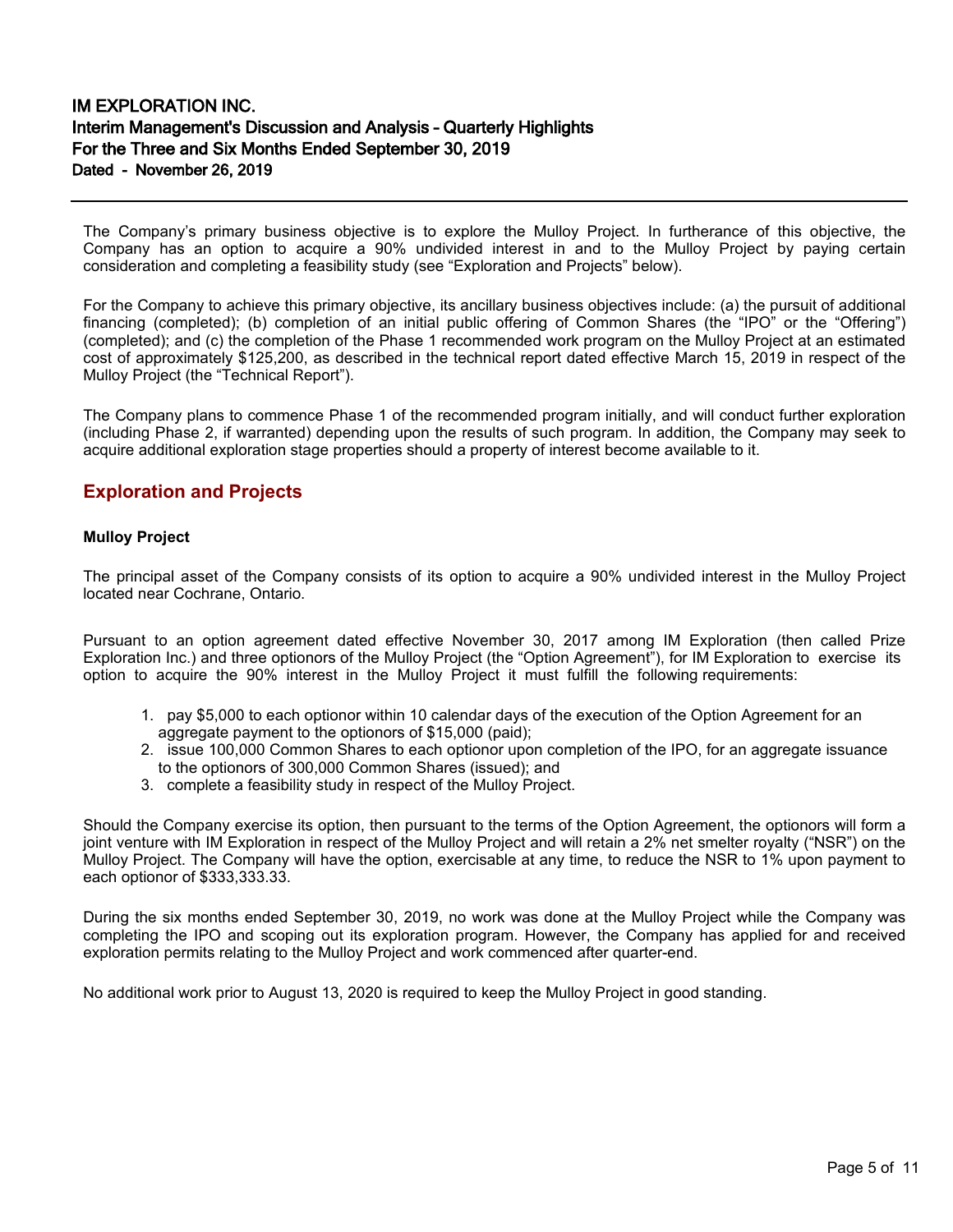The Technical Report recommended a budget of approximately \$325,200 to carry out the proposed work programs at the Mulloy Project.

| <b>Plans for the Mulloy Project</b>                                                                                                                                                            | <b>Planned Expenditures</b><br>(approx.) |  |  |
|------------------------------------------------------------------------------------------------------------------------------------------------------------------------------------------------|------------------------------------------|--|--|
| Phase 1 – Vertical Drilling & Geophysical Survey<br>Conduct a small geophysical grid survey.<br>Drilling of two vertical holes to test the original graphite zone<br>from historical drilling. | \$125,200                                |  |  |
| <b>Subtotal</b>                                                                                                                                                                                | \$125,200                                |  |  |
| Phase 2 - Exploration Drilling<br>Dependent on the success of Phase 1, a drilling campaign of<br>approximately 900 metres across the Mulloy Project.                                           | \$200,000                                |  |  |
| <b>Subtotal</b>                                                                                                                                                                                | \$200,000                                |  |  |
| <b>Total Phase 1 and 2</b>                                                                                                                                                                     | \$325,200                                |  |  |

#### **Qualified Person**

Case Lewis, P.Geo. is the Company's designated Qualified Person for this MD&A within the meaning of National Instrument 43-101 *Standards of Disclosure for Mineral Projects* and has reviewed and approved the scientific and technical content in this MD&A.

## **Trends**

The Company is a mineral exploration company, focused on the exploration of the Mulloy Project in Ontario, Canada, and the acquisitions of other mineral exploration properties, should such acquisitions be consistent with the objectives and acquisition criteria of the Company.

The Company's future performance and financial success is largely dependent upon the extent to which it can discover mineralization and the economic viability of developing its properties. The development of assets may take years to complete and the resulting income, if any, is difficult to determine with any certainty. The Company lacks mineral resources and mineral reserves and to date has not produced any revenues. The sales value of any minerals discovered by the Company is largely dependent upon factors beyond its control, such as the market value of the commodities produced.

Current global economic conditions and financial markets, although recently strong, remain fragile and susceptible to unexpected volatility, and are likely to be so for the foreseeable future. There are also significant uncertainties regarding the price of graphite and other minerals and the availability of equity financing for the purposes of mineral exploration and development. The Company's future performance is largely tied to the development of its current mineral property interest and the overall financial markets.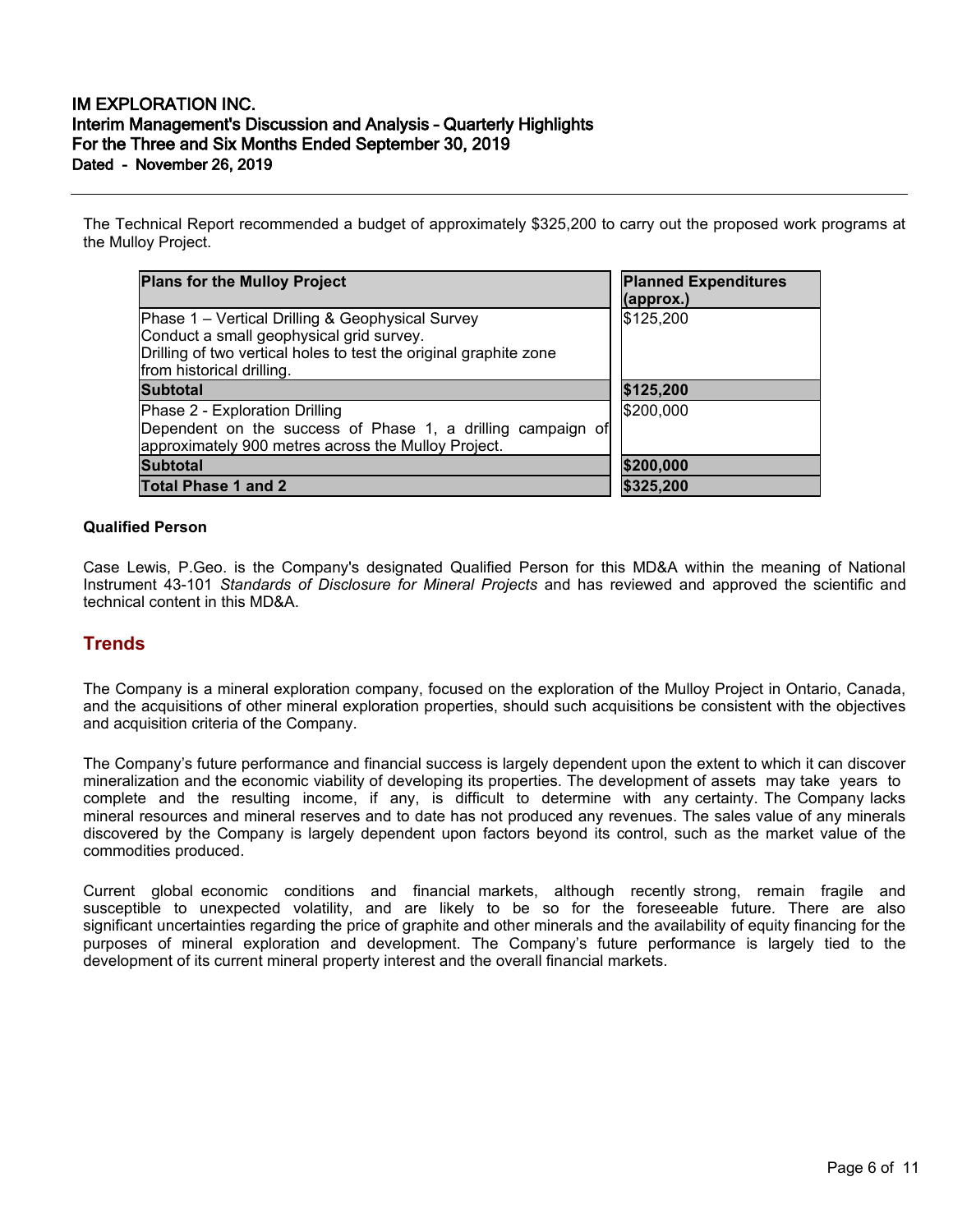Future volatility of financial markets as well as any instability of the global economy may result in the Company having difficulties raising equity financing for the purposes of mineral exploration and development, particularly without excessively diluting present shareholders of the Company. In this regard, the Company's strategy is to commence exploration of the Mulloy Project and seek out other prospective resource properties to acquire, while monitoring the global markets and seeking out financing, if and when available, upon terms acceptable to the Board of Directors. The Company believes this focused strategy will enable it to best manage its capital markets needs while maintaining momentum on key business initiatives.

## **Off-Balance-Sheet Arrangements**

As of the date hereof, the Company does not have any off-balance-sheet arrangements that have, or are reasonably likely to have, a current or future effect on the results of operations or financial condition of the Company.

## **Proposed Transactions**

None.

## **Environmental Contingency**

The Company's exploration activities are subject to various government laws and regulations relating to the protection of the environment, and all phases of the Company's operations are subject to environmental regulation in the Province of Ontario. These environmental regulations are continually changing and generally becoming more restrictive. The Company plans to maintain a policy of operating its business in compliance with all environmental regulations. The Company does not believe that it has any significant environmental obligations in the near future.

## **Financial Highlights**

#### **Financial Performance**

#### For the three months ended September 30, 2019, compared to the three months ended September 30, 2018.

IM Exploration's net loss totaled \$40,847 for the three months ended September 30, 2019, with basic and diluted loss per share of \$0.00. This compares with a net loss of \$18,342 for the three months ended September 30, 2018, with basic and diluted loss per share of \$0.00. The increase in the net loss of \$22,505 was principally because:

 For the three months ended September 30, 2019, professional fees increased by \$13,596. The increase is primarily due to legal fees related to the 2019 Annual General Meeting and general corporate matters.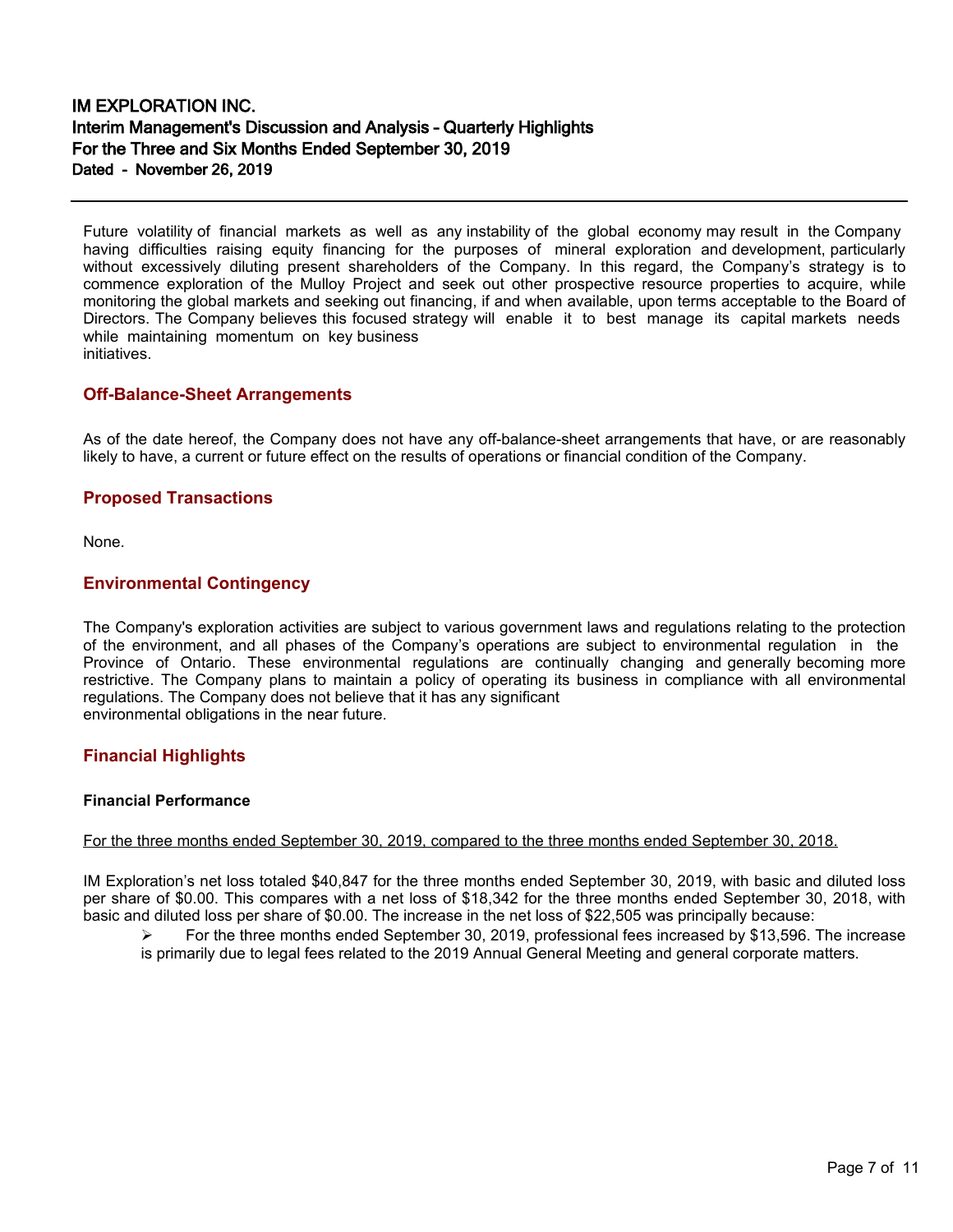$\triangleright$  For the three months ended September 30, 2019, share-based payments increased by \$7,500. The increase is due to 100,000 options issued during the three months ended September 30, 2019 and the vesting thereof.

 $\triangleright$  For the three months ended September 30, 2019, filling fees increased by \$9,795. The increase is primarily due to filing fees related to the 2019 Annual General Meeting.

 $\triangleright$  For the three months ended September 30, 2019, consulting fees deceased \$7,500. The consulting fees paid during the three months ended September 30, 2018 related to strategic advisory services provided to the Company.

#### **Cash Flow**

The Company had cash and cash equivalents of \$307,714 (March 31, 2019 - \$192,859). The increase in cash and cash equivalents during the six months ended September 30, 2019 was primarily due to cash received from the IPO, which was offset by the cash used in operating activities.

Cash and cash equivalents used in operating activities was \$50,831 for the six months ended September 30, 2019. Operating activities were affected by non-cash adjustment of share-based payment of \$39,152 and the change in noncash working capital balances because of a decrease in accounts payable and accrued liabilities of \$49,625 and an increase in amounts receivable and other assets of \$16,442; which was partially offset by decrease of \$33,825 in prepaid expenditure, for which cash was previously paid but the related expenses were only realized in the quarter.

Cash provided by financing activities was \$165,686 for the six months ended September 30, 2019, primarily because of net proceeds of received from the issuance of Common Shares through the IPO. Share issuance costs include, among other things, IPO agent commissions, fees, and expenses; IM Exploration'sIPO-related legal expenses; and various disbursements.

#### **Liquidity and Capital Resources**

The activities of the Company - principally the acquisition, exploration and development of mineral properties are currently financed through the completion of equity offerings. There is no assurance that equity financing will be available to the Company in the amounts or at the times desired or on terms that are acceptable to the Company, if at all.

The Company has no operating revenues and therefore must utilize its funds obtained from equity financing and other financing transactions to maintain its capacity to meet ongoing exploration and operating activities. The cash resources of IM Exploration are held with major Canadian financial institutions.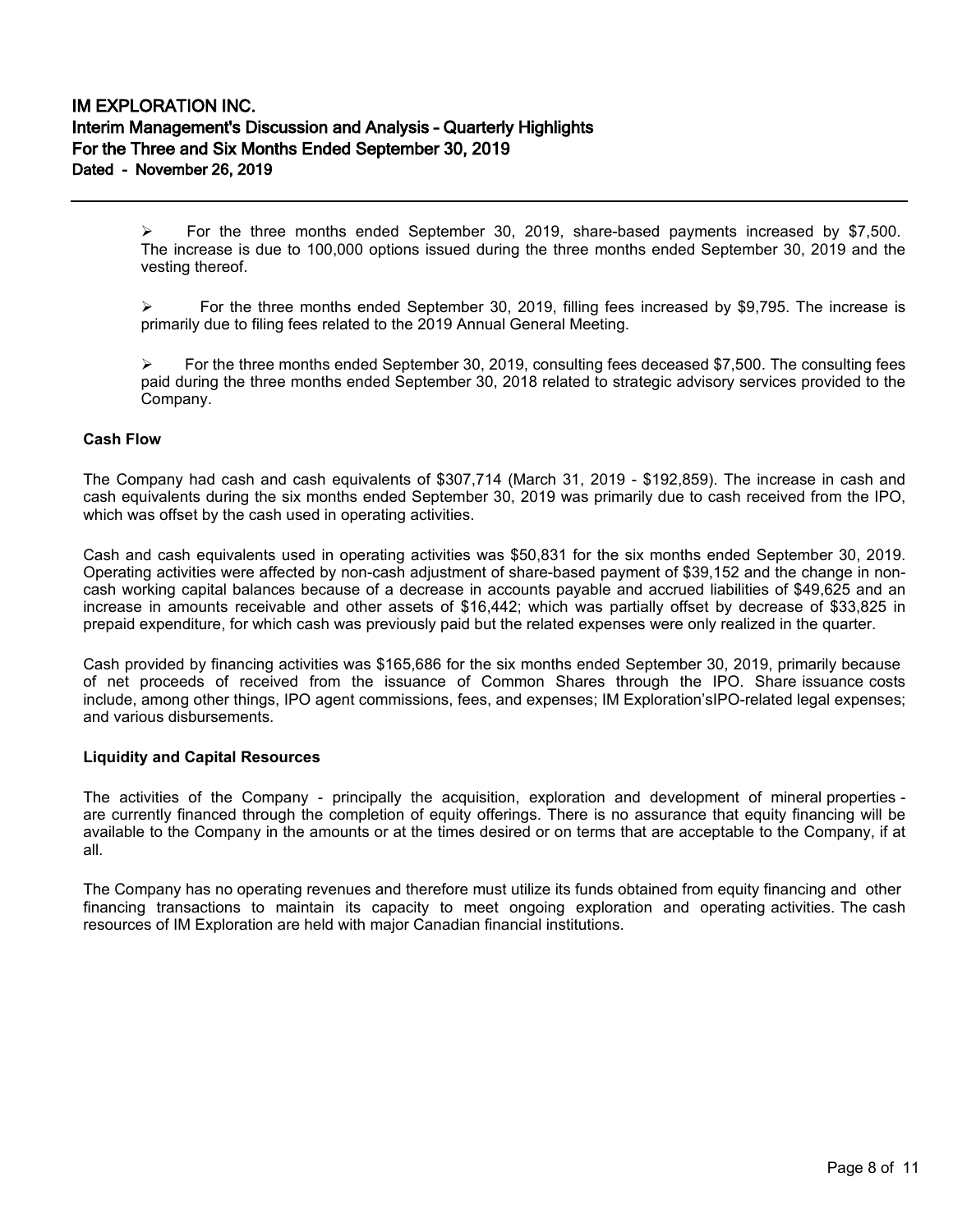As of the date of this MD&A, the Company had 10,400,000 Common Shares issued and outstanding, 825,000 stock options exercisable at \$0.10 each and 400,000 warrants exercisable at \$0.10 each.

The Company's uses of cash at present occur, and in the future are expected to occur, principally in two areas, namely, funding of its general and administrative expenditures and its exploration activities. Those exploration activities include Phase 1 of the exploration and evaluation of the Mulloy Project, as set out in the Technical Report. Under the Option Agreement, for the Company to acquire 90% of the legal and beneficial right, title and interest in and to the Mulloy Project, the Company has to complete a feasibility study. Such a study will involve exploration and data verification. Management may reassess its planned expenditures based on the degree of success of its exploration program, the Company's working capital resources, the scope of work required to advance the exploration of the Mulloy Project, and the overall condition of the financial markets.

The Company's working capital of \$258,592 at September 30, 2019, is not anticipated to be adequate to complete the Phase 1 and Phase 2 programs recommended by the Technical Report (see "Overall Performance and Outlook" and "Exploration and Projects" above). The Company will require additional equity financing in order to complete its planned objectives.

## **Changes in Accounting Policies**

The Company has adopted the following amendment to accounting standards, effective April 1, 2019. This change was made in accordance with the applicable transitional provision.

#### **IFRIC 23 – Uncertainty Over Income Tax Treatments ("IFRIC 23")**

IFRIC 23 was issued in June 2017 and clarifies the accounting for uncertainties in income taxes. The interpretation committee concluded that an entity shall consider whether it is probable that a taxation authority will accept an uncertain tax treatment. If an entity concludes it is probable that the taxation authority will accept an uncertain tax treatment, then the entity shall determine taxable profit (tax loss), tax bases, unused tax losses and credits or tax rates consistently with the tax treatment used or planned to be used in its income tax filings. If an entity concludes it is not probable that the taxation authority will accept an uncertain tax treatment, the entity shall reflect the effect of uncertainty in determining the related taxable profit (tax loss), tax bases, unused tax losses and credits or tax rates. Effective April 1, 2019, the Company adopted the following and there was no material impact on the Company's financial statements.

## **Related Party Transactions**

Related parties include the Board of Directors and officers, close family members and enterprises that are controlled by these individuals as well as certain persons performing similar functions. Related party transactions conducted in the normal course of operations are measured at the amount agreed to by the related parties.

(a) During the current reporting period the Company entered into the following transactions with related parties: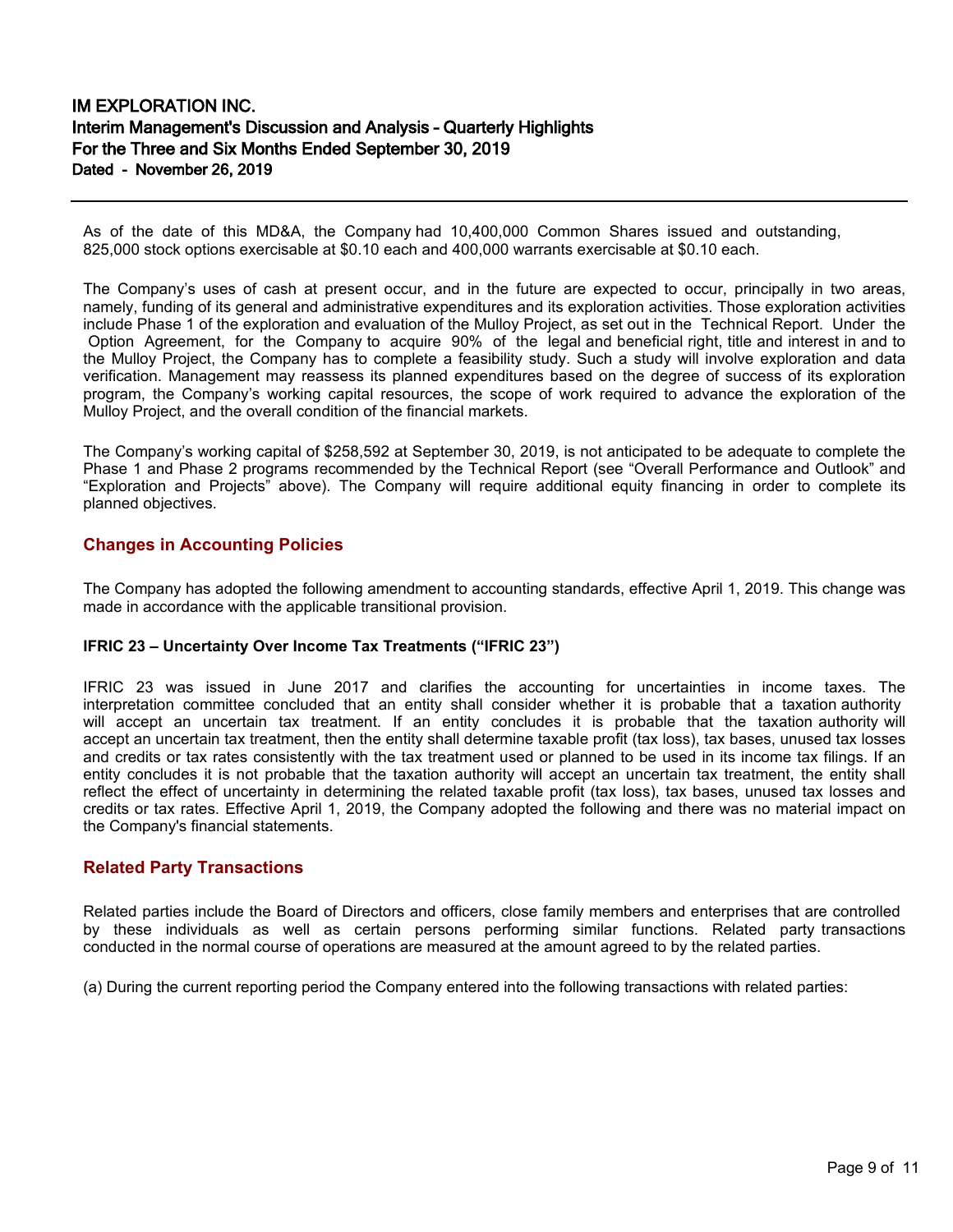|                                                         | Three months ended |        | Six months ended         |        |
|---------------------------------------------------------|--------------------|--------|--------------------------|--------|
|                                                         | Sep 30             | Sep 30 | Sep 30                   | Sep 30 |
|                                                         | 2019               | 2018   | 2019                     | 2018   |
|                                                         | \$                 |        |                          | \$     |
| Marrelli Support Services Inc. ("Marrelli Support") (i) | 8.429              | (192)  | 14.926                   | 8,306  |
| 2411763 Ontario Incorporated ("2411763 ONT") (ii)       | ٠                  | 7.500  | $\overline{\phantom{0}}$ | 7,500  |
|                                                         | 8.429              | 7,308  | 14.926                   | 15,806 |

- i) For the three and six months ended September 30, 2019, the Company expensed \$8,429 and \$14,926, respectively, (three and six months ended September 30, 2018 - \$(192) and \$8,306) to Marrelli Support for bookkeeping services. Victor Hugo, former CFO of the Company, is an employee of Marrelli Support. As at September 30, 2019, Marrelli Support was owed \$nil (March 31, 2019 - \$15,350) and this amount was included in accounts payable and accrued liabilities.
- ii) For the three and six months ended September 30, 2019, the Company expensed \$nil and \$nil, respectively, (three and six months months ended September 30, 2018 - \$7,500 and \$7,500) to 2411763 ONT, for strategic advisory services provided to the Company. 2411763 ONT is a corporation controlled by a director of the Company.
- (b) Remuneration of directors and key management personnel:

The Company defines its key management as the Board of Directors, Chief Executive Officer and Chief Financial Officer. Remuneration of directors and key management personnel of the Company was as follows:

|                          |                          | Three months ended |        | Six months ended |  |
|--------------------------|--------------------------|--------------------|--------|------------------|--|
|                          | Sep 30                   | Sep 30             | Sep 30 | Sep 30           |  |
|                          | 2019                     | 2018               | 2019   | 2018             |  |
|                          |                          |                    |        | \$               |  |
| One-time bonus (i)       | $\overline{\phantom{0}}$ | $\blacksquare$     | 20,500 |                  |  |
| Share-based compensation | $\blacksquare$           | $\blacksquare$     | 24,203 |                  |  |
|                          | ۰                        | ۰                  | 44,703 |                  |  |

i) While the CEO and directors of the Company are not paid for serving in such positions, they received bonuses upon completion of the Offering as follows: Yaron Conforti - \$7,500, Joel Freudman - \$10,500 and Johnathan Dewdney - \$2,500. The amount of \$20,500 have been accrued for and is included in accounts payable and accrued liabilities.

(c) Insider shareholdings

None of the Company's major shareholders have different voting rights than other holders of the Common Shares.